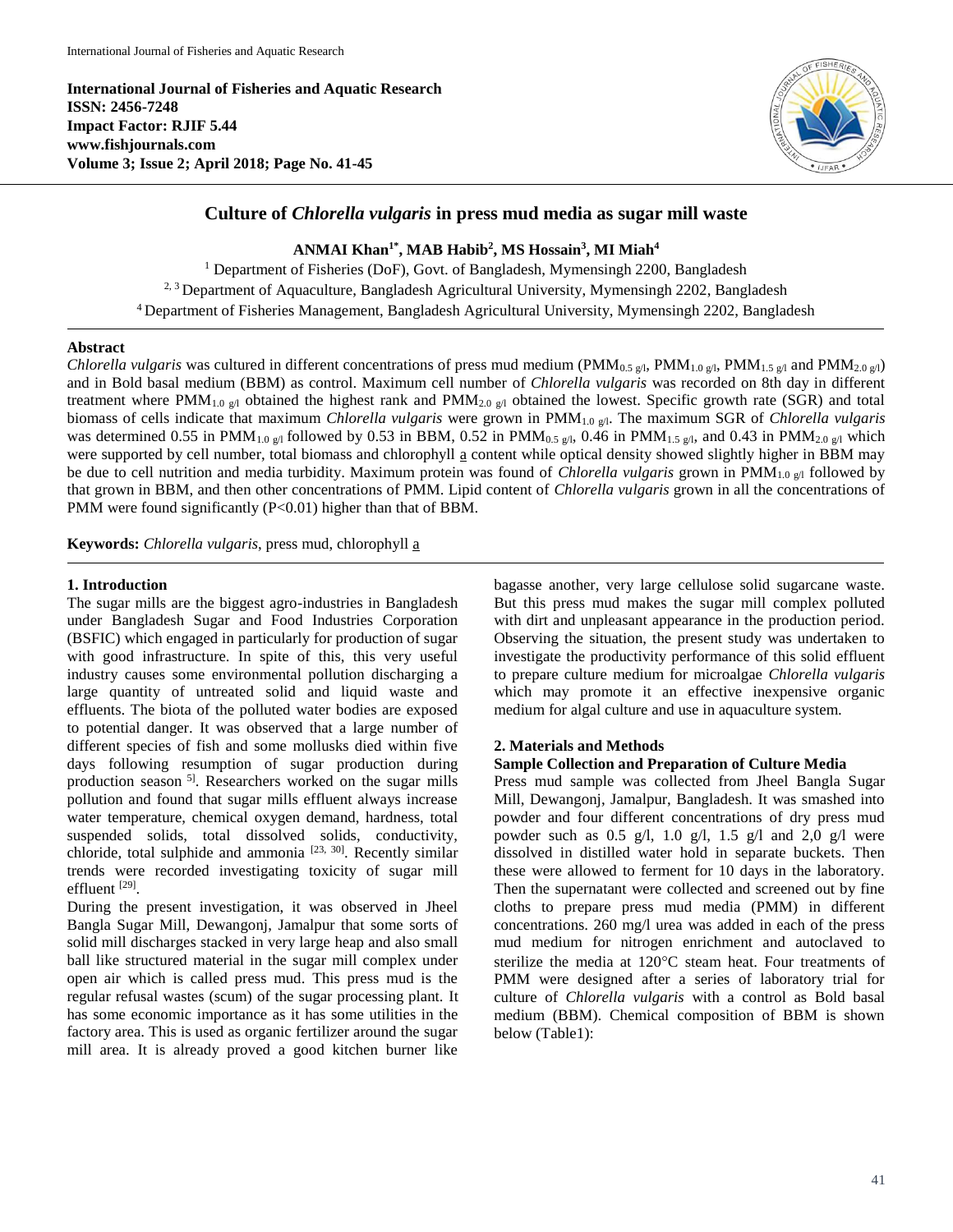| No. | <b>Stocks of Chemicals</b>                                                                     | g/litre |
|-----|------------------------------------------------------------------------------------------------|---------|
| 1.  | NaNO <sub>3</sub>                                                                              | 25.00   |
| 2.  | $MgSO4$ . 7H <sub>2</sub> O                                                                    | 7.50    |
| 3.  | <b>NaCl</b>                                                                                    | 2.50    |
| 4.  | $K_2HPO_4$                                                                                     | 7.50    |
| 5.  | $KH_2PO_4$                                                                                     | 17.50   |
| 6.  | $CaCl2$ . $2 H2O$                                                                              | 2.50    |
| 7.  | Trace elements:                                                                                |         |
|     | ZnSO <sub>4</sub> . 7 H <sub>2</sub> O                                                         | 4.42    |
|     | $MnCl2$ . 4 H <sub>2</sub> O                                                                   | 1.44    |
|     | MoO <sub>3</sub>                                                                               | 0.71    |
|     | $CuSO4$ . 5 $H2O$                                                                              | 1.57    |
|     | $Co (NO3)2$ . 6 H <sub>2</sub> O                                                               | 0.49    |
| 8.  | $H_3BO_3$                                                                                      | 11.40   |
| 9.  | EDTA-KOH solution:                                                                             |         |
|     | EDTA Na <sub>2</sub>                                                                           | 50.00   |
|     | KOH                                                                                            | 31.00   |
| 10. | FeSO <sub>4</sub> . 7 H <sub>2</sub> O with 1.0 ml Concentrated H <sub>2</sub> SO <sub>4</sub> | 4.98    |

For preparation of 01 (one) litre BBM for culture medium 10 ml of each of the stock solutions from serial# 1 -6 and 1.0 ml from each of the stock solutions serial no# 7 -10 (Table1) were pipetted to make one litre volume with distilled water in a volumetric flask.

### **Culture of** *Chlorella vulgaris*

*Chlorella vulgaris* (No.001) was cultured in 0.5 g/l, 1.0 g/l, 1.5 g/l and 2,0 g/l press mud media and in BBM at Live Food Culture Laboratory, Department of Aquaculture, Bangladesh Agricultural University. Mymensingh. *Chlorella vulgaris* were inoculated to make a 10% suspension (optical density at 620 nm= 0.02) in all the culture treatment. A 12h:12h light : dark system for 12 days were maintained in the laboratory under light intensity of 2000 at  $18$ lux/m<sup>2</sup>/s. Continuous aeration also was maintained providing electric aerator connected by plastic tubes in culture bottles. Three replications were taken for each culture. The cell count of *Chlorella vulgaris* was done in every alternate day using improved Neubuer ruling Haemacyto-meter under a light microscope. The cell number, optical density, chlorophyll-a, pH, free CO<sub>2</sub> dissolved oxygen, light intensity, temperature, alkalinity, hardness, phosphate- phosphorus and ammonianitrogen were measured every alternate day following standard methods<sup>[7]</sup>.

# **Estimation of chlorophyll-a content**

Optical densities of the prepared sample were analyzed at 664, 647 and 630 nm wave length operating UV-spectrophotometer [7] . A blank in selective tube with 100% acetone was allowed to run simultaneously. Chlorophyll-a content was calculated by the following formula:

# Chlorophyll-a (mg/litre)

= 11.85 (OD 664) -1.54 (OD 647) - 0.8 (OD 620)

Specific growth rate (mg/day) of *C. vulgaris* on the basis of

cell and chlorophyll-a content and the total biomass on the basis of chlorophyll-a content were also determined following standard methods [7].

# **Specific growth rate (SGR)**

The specific growth rate (mg/day) of the cultured microalga was computed using following equation [7]:

SGR (mg/day) = ln (X1- X2)/t1 - t<sup>2</sup>

Where,

 $X_1$  = biomass concentration of the end of selected time interval;

 $X_2$  = biomass concentration at beginning of selected time interval; and

 $t_1 - t_2$  = time elapsed between the selected time in the day

### **Proximate composition analysis**

The microalgae were harvested before stationary phase and placed in vials to centrifuge at 5000 rpm for five minutes to separate the microalgae. To prevent salt from the filtered samples, ammonium formate (32 g/l) was used to rinse the samples. Then the microalgae were cleaned with distilled water and separated with repeated centrifugation. The separated microalgae firstly kept at  $0^{\circ}$  C for three days and then dried in the oven at  $40^{\circ}$  C. The dry samples were preserved in the freeze at  $-10^{\circ}$  C for study the proximate composition. The prepared samples of *C. vulgaris* were analyzed to estimate crude protein, lipid, moisture, crude fibre and nitrogen free extract (NFE) (in the Nutrition Lab of Department of Aquaculture, Faculty of Fisheries, Bangladesh Agricultural University, Mymensingh) following the standard methods [13] .

### **Analysis and interpretation of data**

Differences within the measured parameters and the treatment means were determined using one way ANOVA and Duncan's Multiple Range Test following MSTAT statistical package [34].

# **3. Results and Discussions**

Maximum cell number (185.73x10<sup>5</sup> )/ml of *Chlorella vulgaris* (Figure 1) was recorded on 8th day cultured in PMM 1.0 g/l followed by  $(179.45X10<sup>5</sup>)/ml$  in BBM and minimum cell number  $(51.47 \times 10^5)$ /ml when grown in PMM  $_{2.0 \text{ g/l}}$ . Similar findings were also observed in the cases of chlorophyll a content (Figure 2) of different press mud media and BBM containing *Chlorella vulgaris*. The maximum SGR of *Chlorella vulgaris* was determined 0.55 when grown in PMM 1.0 g/l followed by 0.53 in BBM, 0.52 in PMM  $_{0.5}$  g/l, 0.46 in PMM<sub>1.5 g/l</sub>, and 0.43 in PMM<sub>2.0 g/l</sub> which has similarity with cell number, chlorophyll a content and total biomass (Table 2). But optical density (OD) was found slightly higher in BBM media, may be due to vary in cell nutrition and turbidity of the media.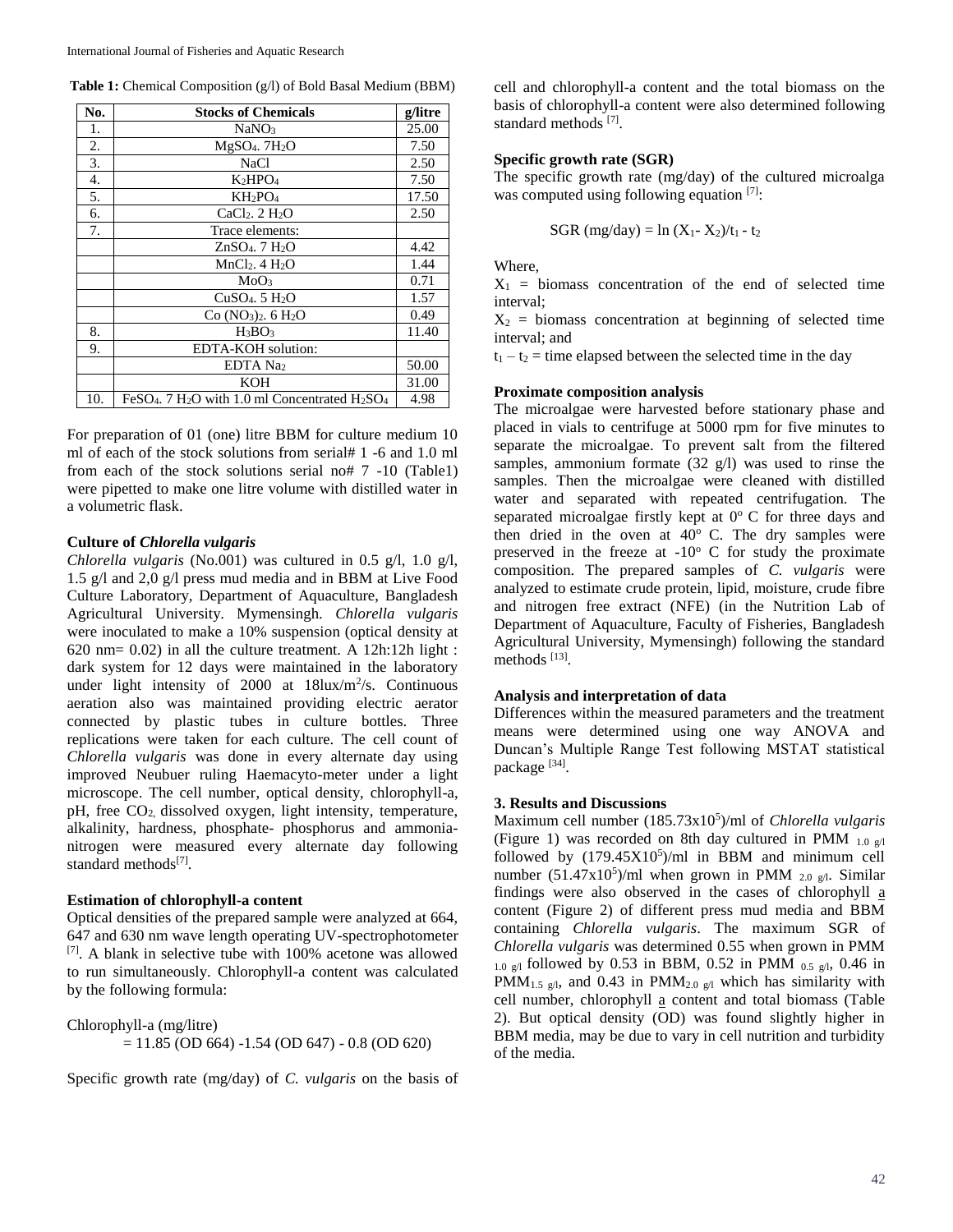

**Fig 1:** Semilogarithmic growth curve based on cell number ( $\times$ 10<sup>5</sup> )/ml of *Chlorella vulgaris* grown in different concentrations of press mud media (PMM) and bold basal medium (BBM)



**Fig 2:** Semilogarithmic growth curve based on chlorophyll a content (mg/l) of *Chlorella vulgaris* grown in different concentrations of press mud media (PMM) and Bold basal medium (BBM)

**Table 2:** Specific growth rate ( $\mu$ /day) of cell, chlorophyll a (chlo-a) and total biomass of *Chlorella vulgaris* grown in different concentration of press mud media (PMM) and Bold basal medium (BBM)

| <b>Parameters</b>                   | $PPM_{0.5\,\text{g/l}}$ | $PMM_{1.0\,\text{g/l}}$ | $PMM_{1.5\,\text{g/l}}$ | $PMM_{2.0\,\text{g/l}}$ | <b>BBM</b>         |
|-------------------------------------|-------------------------|-------------------------|-------------------------|-------------------------|--------------------|
| SGR of cell                         | $0.52^b \pm 0.01$       | $0.55^a \pm 0.00$       | $0.46^{\circ} \pm 0.00$ | $0.43^d + 0.02$         | $0.53^a \pm 0.01$  |
| SGR of chlo-a                       | $0.52^a \pm 0.01$       | $0.55^a \pm 0.03$       | $0.46^b \pm 0.01$       | $0.43^{\circ} \pm 0.02$ | $0.53^a \pm 0.03$  |
| Total biomass (Chlo-a $\times$ 67)* | $630.47 \pm 9.38$       | $707.30 \pm 38.57$      | $272.02 \pm 29.18$      | $196.53 \pm 20.83$      | $689.21 \pm 37.28$ |

Means ( $\pm$ SD) with different superscripts in each row indicate significant differences (P<0.01) \*mg/l

The specific growth rates (SGRs) of cell and chlorophyll a and total biomass of *Chlorella vulgaris* grown in PMM 1.0 g/l were found higher than those grown in BBM and other press mud media (Table 2). *Chlorella vulgaris* grown in PMM1.0 g/l contained higher amount of crude protein (46.68%) and lipid (16.61%) than that cultured in other media (Table 3). Soluble carbohydrate (NFE) content of *Chlorella vulgaris* in different treatment showed almost inverse trend to those of lipids. It has similarity with findings of other agro-industrial research  $[10, 17]$ . The researchers found higher specific growth rate of *Chlorella vulgaris* grown in different organic effluent media than that of

control  $[10, 17]$ . These might be due to adequate nutrient available in the media  $[11, 17]$  which act as heterotrophic culture media [6], appropriate colour of the media, sufficient light penetration and continuous aeration in the culture  $[3, 25]$ . The ash content which is considered directly related with the ash concentration of the effluent indicates that minerals bioaccumulation was directly related with the concentration of the effluents[11,33] were found higher in *Chlorella vulgaris* grown in all the concentration of the PMM than that of grown in BBM.

**Table 3:** Proximate composition (amount % dry matter) of *Chlorella vulgaris* grown in different concentration of press mud media (PMM) and BBM as control

| <b>Components</b> | PMM $0.5$ g/l            | PMM $1.0$ g/l                | PMM1.5 $g/l$                     | PMM $2.0 \text{ g/l}$    | <b>BBM</b>               |
|-------------------|--------------------------|------------------------------|----------------------------------|--------------------------|--------------------------|
| Moisture %        | $8.62^{\circ} \pm 0.08$  | $7.06^d \pm 0.04$            | $9.36^b \pm 0.08$                | $10.12^a \pm 0.06$       | $6.21^{\circ} \pm 0.09$  |
| Crude protein     | $44.60^{\circ} \pm 0.37$ | $46.67^{\circ} \pm 0.30$     | $42.44^d \pm 0.11$               | $41.27^{\circ} \pm 0.12$ | $45.44^b \pm 0.11$       |
| Crude lipid       | $16.25^a \pm 0.10$       | $16.61^a \pm 0.11$           | $15.87^{\rm a} \pm 0.30^{\rm b}$ | $16.25^a + 0.17$         | $10.49^{\rm b} \pm 0.12$ |
| Crude fiber       | $5.30^{\circ} \pm 0.08$  | $4.50^{\mathrm{d}} \pm 0.16$ | $5.48^{\circ} \pm 0.09$          | $5.63^{b} \pm 0.06$      | $10.43^a \pm 0.12$       |
| $NFE*$            | $21.30^{\circ} \pm 0.27$ | $21.30^{\circ} \pm 0.30$     | $23.41^a + 0.44$                 | $22.96^b \pm 0.18$       | $23.45^{ab} \pm 0.22$    |
| Ash               | $12.55^a \pm 0.12$       | $10.92^b \pm 0.26$           | $12.79^a \pm 0.10$               | $12.90^a \pm 0.09$       | $10.49^{\rm b} \pm 0.12$ |

\*NFE was calculated by adding percentage values of crude protein, crude fat, crude fiber and ash on dry basis and subtracting it from 100%. Means  $(\pm SD)$  with different superscripts in each row indicate significant differences (P<0.01).

Proximate analysis (Table 3) indicates that maximum protein were found in *Chlorella vulgaris* cultured in PMM<sub>1.0 g/l</sub> followed by that grown in BBM, and then other concentrations of PMM. Lipid content of *Chlorella vulgaris* cultured in all the media of PMM were found significantly (P<0.01) higher than that of BBM. Crude fiber and NFE of this micoalgae grown in BBM were determined significantly (P<0.01) higher than those of algae cultured in different concentrations of press mud media. Ash was found maximum

in PMM  $_{2.0 \text{ g/l}}$  and minimum in BBM with a little bit variation to  $PMM_{1.0 \text{ g/l.}}$ 

Physico-chemical parameters (Table 4) investigated every alternate day may have direct or indirect influence on the growth of *Chlorella vulgaris.* Maximum cell growth was determined at pH level 8.01. The present pH level was supported by findings of many investigators [2, 17, 28, 32]. They observed maximum cell growth of different microalgae at the pH range of 6.84 to 8.38. An MS researcher [8] recorded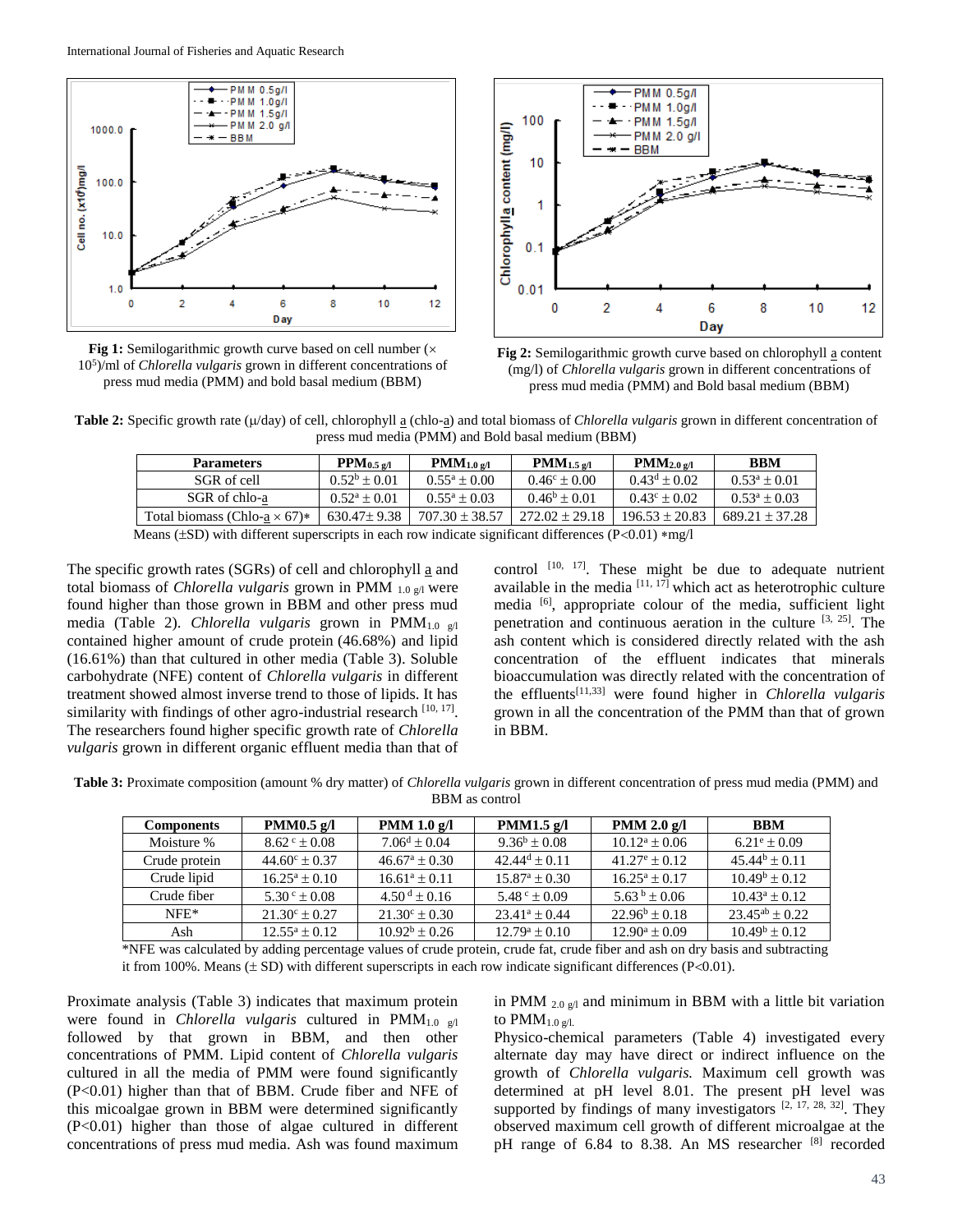highest cell density of *Scenedesmus* sp. at pH 7.72. Other academic researchers [26] reported similar pH level 7.2 with treated effluent. During present investigation minimum temperature fluctuation was recorded ranged from 27.5-  $30.01^{\circ}$ C. Some other researchers  $^{[1, 15, 17]}$  recorded almost similar temperature (26.8 - 30 $^{\circ}$ C) in microalgae culture. In 1990's a few researchers  $[19, 22, 31]$  investigated microalgae culture and also found almost similar temperature in their culture system. The maximum cell growth of *Chlorella vulgaris* at an optimum temperature of 32.4°C was also observed [21]. Dissolved oxygen level was found between 3.42

mg/l and 4.85 mg/l throughout the culture period. Researchers  $[1, 22]$  in two investigations recorded maximum DO level 4.49 mg/l and 5.46 mg/l respectively during culture of *Chlorella* sp. in different inorganic media. Another study it was found similar DO level ranged 3.09-5.21 during culture of Scenedesmus obliquus in sweetmeat waste medium <a>[32]</a>. Phosphate-phosphorus (PO4-P) was found maximum 5.91 mg/l on the first day and the minimum were recorded 0.94 mg/l on 10th day of culture. Similar trend was reported by some researchers  $[14, 1, 32]$  in different inorganic and organic media cultured with *Chlorella* and other microalgal species.

**Table 4:** Optical density of media and physico-chemical parameters recorded on maximum cell growth of *Chlorella vulgaris* on 8th day in different concentration of PMM and BBM as control

|                   | <b>Different concentration of PMM</b> |                      |                   |                      |                  |  |
|-------------------|---------------------------------------|----------------------|-------------------|----------------------|------------------|--|
| <b>Parameters</b> | $0.5$ mg/l                            | 1.0 <sub>mg</sub> /l | $1.5$ mg/l        | 2.0 <sub>m</sub> g/l | <b>BBM</b>       |  |
| Optical density   | $1.40 \pm 0.03$                       | $1.52 \pm 0.07$      | $0.76 \pm 0.05$   | $0.63 \pm 0.05$      | $1.81 \pm 0.06$  |  |
| Light intensity   | 1970                                  | 1960                 | 1940              | 1850                 | 1910             |  |
| pH                | $8.00 \pm 0.06$                       | $8.01 \pm 0.06$      | $8.02 \pm 0.06$   | $8.06 \pm 0.07$      | $8.59 \pm 0.07$  |  |
| Temperature °C    | $28.63 \pm 0.02$                      | $28.64 \pm 0.02$     | $28.66 \pm 0.02$  | $28.63 \pm 0.02$     | $28.65 \pm 0.02$ |  |
| $DO$ mg/l         | $4.01 \pm 0.03$                       | $4.11 \pm 0.03$      | $3.84 \pm 0.04$   | $3.73 \pm 0.03$      | $4.87 \pm 0.04$  |  |
| $PO_4-P$ mg/l     | $0.81 \pm 0.04$                       | $0.95 \pm 0.04$      | $1.01 \pm 0.05$   | $1.06 \pm 0.04$      | $2.65 \pm 0.05$  |  |
| $NH_3$ - N mg/l   | $0.52 \pm 0.06$                       | $0.47 \pm 0.03$      | $0.64 \pm 0.04$   | $0.72 \pm 0.04$      | $0.11 \pm 0.02$  |  |
| $NO3$ - N mg/l    | $1.10 \pm 0.05$                       | $1.01 \pm 0.03$      | $1.10 \pm 0.05$   | $1.15 \pm 0.04$      | $7.95 \pm 0.44$  |  |
| $NO2$ - N mg/l    | $0.06 \pm 0.01$                       | $0.07 \pm 0.01$      | $0.07 \pm 0.01$   | $0.17 \pm 0.03$      | $0.06 \pm 0.02$  |  |
| Alkalinity (mg/l) | $142.5 \pm 9.87$                      | $171.0 \pm 17.1$     | $176.7 \pm 9.87$  | $176.7 \pm 9.87$     | $153.8 \pm 17.1$ |  |
| $CO2$ mg/l        | $25.0 \pm 5.0$                        | $30.0 \pm 5.0$       | $23.33 \pm 2.89$  | $23.33 \pm 2.89$     | $38.33 \pm 2.89$ |  |
| Hardness (mg/l)   | $159.6 \pm 9.87$                      | $159.6 \pm 19.75$    | $159.6 \pm 19.75$ | $165.3 \pm 9.87$     | $45.6 \pm 9.87$  |  |

Ammonia-nitrogen  $(NH_3-N)$  and nitrite-nitrogen  $(NO_2-N)$ were found minimum at beginning of the culture and maximum on death phase. But in case of nitrate-nitrogen the highest level was found at the beginning and lowest after the stationary phase on 10th day with a higher level in BBM ranged 14.51 slows down to 4.14. An MS researcher  $[14]$ determined similar trends in ammonia, nitrate and nitritenitrogen level. Alkalinity were found more or less higher throughout the culture period ranged from 113.7 to 199.5 mg/l always increasing trend in all the treatments of PMMs and the control BBM. In hardness determination its level was found minimum at the beginning and maximum at the end with inverse findings in BBM. It indicates that sugarmill effluent increases the hardness [23, 30].

Microalgae-derived biomass is recognized as an alternative source for a wide variety of bioproducts, such as biofuels, especial oils, pigments and polymers  $[24]$ . These photosynthetic microrganisms present higher growth rates and lower land area requirements compared to terrestrial crops commonly used for biofuels production. However, the production of microalgal biomass is still not economically viable due to high costs of cultivation, harvesting and processing [27]. Significant cost reductions can be achieved if CO2, nutrients and water for microalgae cultivation are obtained at low cost [4]. A significantly large volume of waste is generated during the manufacture of sugar and contains a high amount of pollution load, particularly in terms of suspended solids, organic matter, pressmud, and bagasse and air pollution <sup>[26]</sup>. Sugar mill effluents, press mud and sugar mill by-product such as molasses are inexpensive and easily available ingredients in Bangladesh. These agroindustrial wastes and byproduct may be used as organic media for algal culture to fore commercial live food development and simultaneously the country will be free from aquatic pollution partially [18].

# **4. Acknowledgment**

The researchers are grateful to the International Foundation for Science (IFS), Stockholm, Sweden, Bangladesh Agricultural University Research Support (BAURES) and Department of Aquaculture under Faculty of Fisheries, BAU, Bangladesh for financial support partially and all academic support.

# **5. References**

- 1. Alam MMM, Miah MI, Habib M AB. A Study on the feeding responses of Cyclops sp. on various concentrations of Chlorella sp. Pakistan J Sci. and Res. 2003; 46(50):258-267.
- 2. Anaga A, Abu GO. A laboratory scale cultivation of Chlorella and Spirulina using waste. Bio-resource Technology. 1996; 58(1):93-95.
- 3. Anton A, Kusnan M, Hussin ARM. Effect of palm oil mill effluent on algae: a laboratory bioassay. in S. M. Phang, L. Y. Kun, M. A. Borowitzka and B. A. Whitton, eds. Proceedings of the 1st Asia-Pacific Conference on Algal Biotechnology. Kuala Lumpur: University of Malaya. 1994, 320-323.
- Brasil BS, Silva FC, Siqueira F. Microalgae biorefineries: the Brazilian scenario in perspective. New Biotechnol. 2016; http://dx.doi.org/10.1016/j.nbt.2016.04.007.